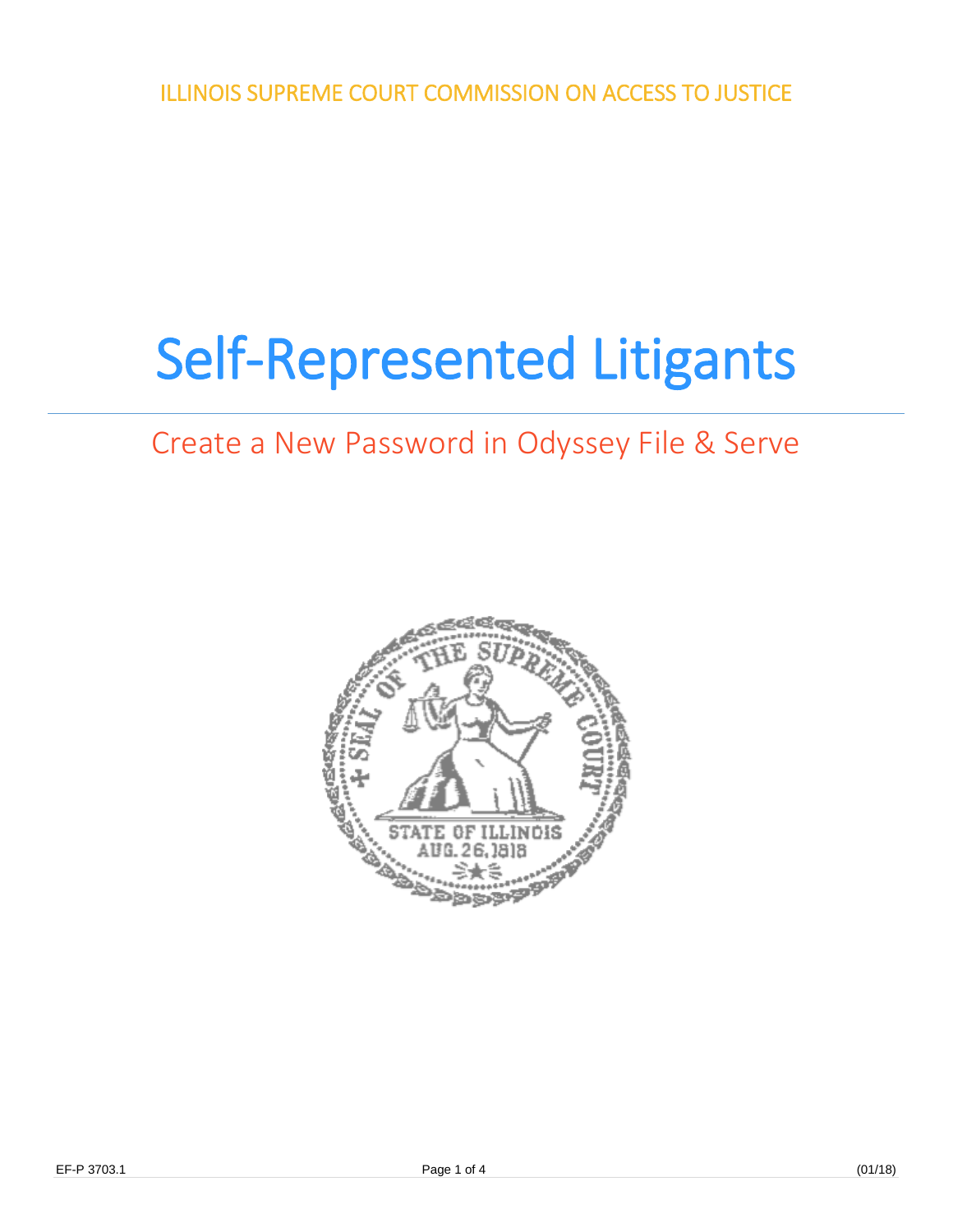If you forget your password, you need to create a new one. After several failed attempts to sign in to the system, your account is locked. You will need to create a new password.



1. At the login screen, click **Forgot Password?**

| Password | Email    |  |
|----------|----------|--|
|          | Password |  |
|          |          |  |

- 2. Enter the email address you used when you registered for your Odyssey File & Serve account.
- 3. Click **Next**.

|  |  | Please enter the email address associated with your account. |  |  |
|--|--|--------------------------------------------------------------|--|--|
|  |  |                                                              |  |  |



- 4. Check the box next to **I'm not a robot**.
- 5. Click **Reset Password**.

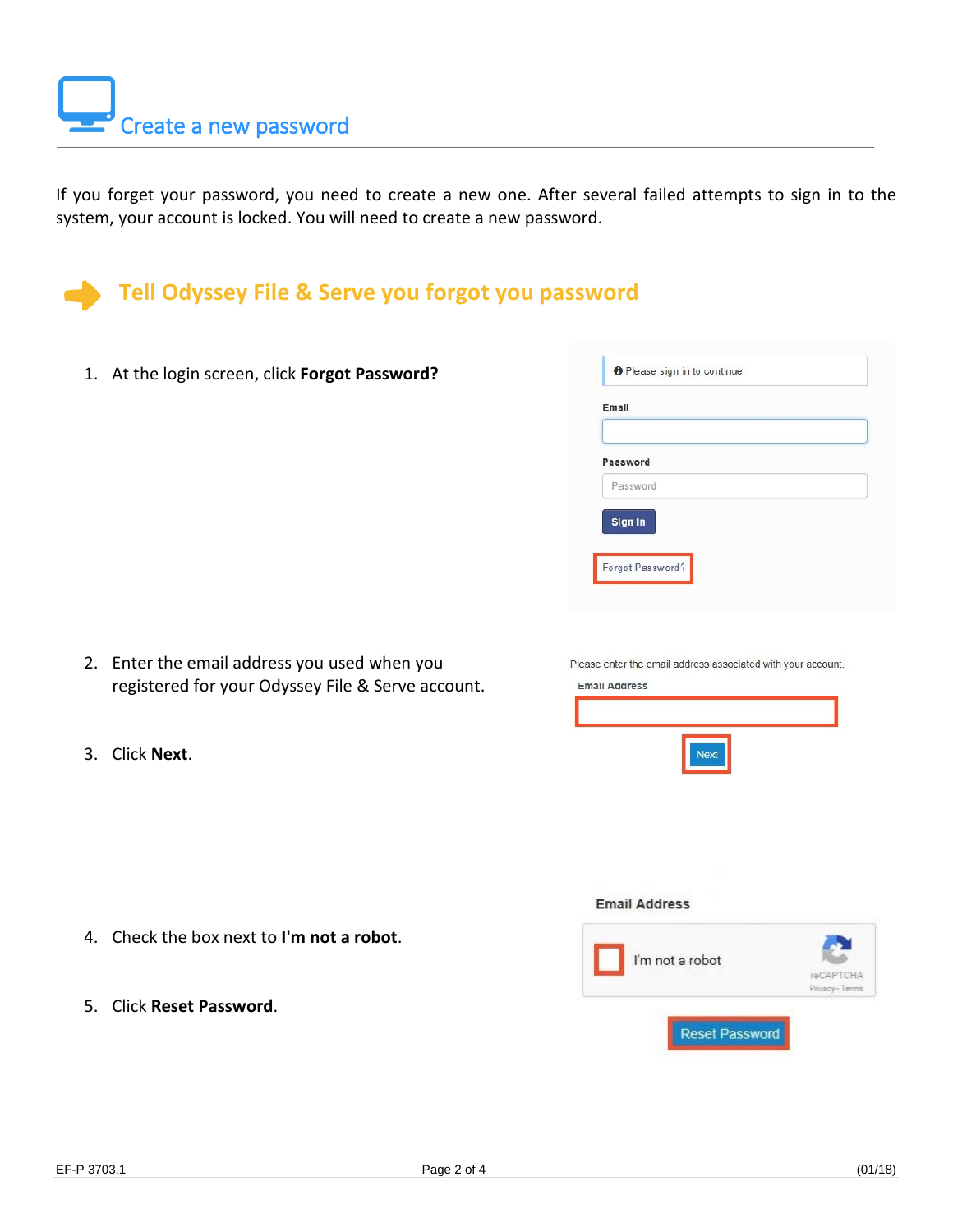6. The following message will pop up. Check your email to find the link to reset your password.



A password reset link has been sent to the email address associated with your account. If you do not see the password reset email in your Inbox, please check to see if it was delivered to your spam folder.

7. This is what the email will look like. Click **click here**.



- 8. Enter your new password in the first box and then enter the same new password again.
- 9. Click **Change Password**.

| To complete the process of resetting your password for your account, you will need to select a new password.<br><b>Email Address</b> |
|--------------------------------------------------------------------------------------------------------------------------------------|
| <b>New Password</b>                                                                                                                  |
| <b>Repeat New Password</b>                                                                                                           |
|                                                                                                                                      |
| <b>Change Password</b>                                                                                                               |